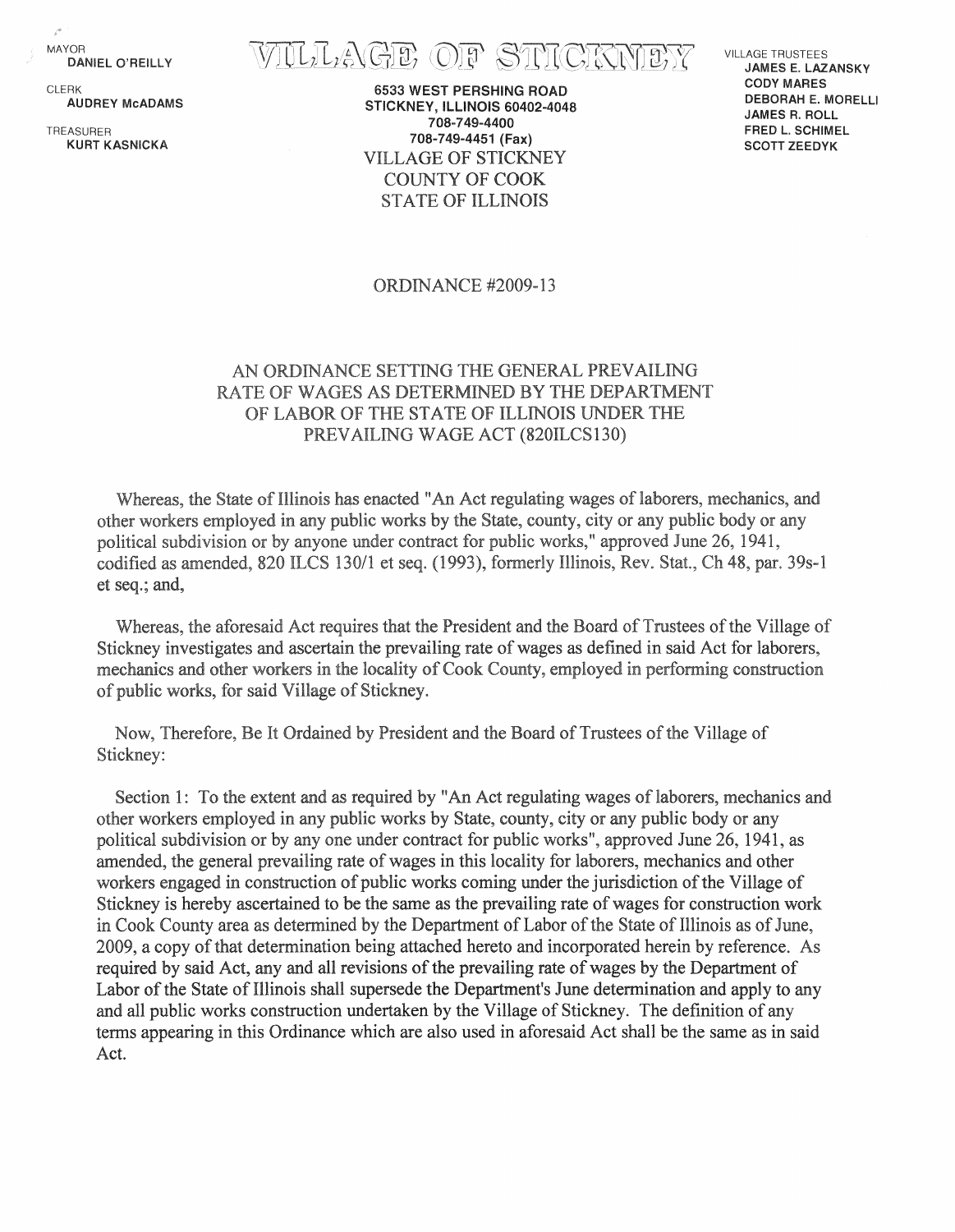Page 2.

Section 2: Nothing herein contained shall be construed to apply said general prevailing rate of wages as herein ascertained to any work or employment except public works construction of the Village of Stickney to the extent required by the aforesaid Act.

Section 3: The Village of Stickney shall publicly post or keep available for inspection by any interested party in the main office of the Village of Stickney this determination or any revisions of such prevailing rate of wage. A copy of this determination or of the current revised determination of the prevailing rate of wages then in effect shall be attached to all contract specifications.

Section 4: The Village of Stickney shall mail a copy of this determination to any employer, and to any association of employers and to any person or association of employees who have filed their names and addresses, requesting copies of any determination stating the particular rates and the particular class of workers whose wages will be affected by such rates.

Section 5: The Village of Stickney shall promptly file a certified copy of this Ordinance with both the Secretary of State Index Division and the Department of Labor of the State of Illinois.

Section 6: This Ordinance shall be in full force and effect from and after its passage, approval, and publication in pamphlet form, as provided for by law.

PASSED and APPROVED at the regular meeting of the President and the Board of Trustees of the Village of Stickney, Cook County, Illinois on this 16th day of June, 2009.

Ayes: Trustees Lazansky, Mares, Morelli, Schimel, Zeedyk

Nays: None

Absent:  $Ro11$ 

VED:<br>a. Oleille

Daniel A. O'Reilly, President

ATTESTED:

Guslay Mc Colums<br>Audrey Mc Adams<br>Village C Verk